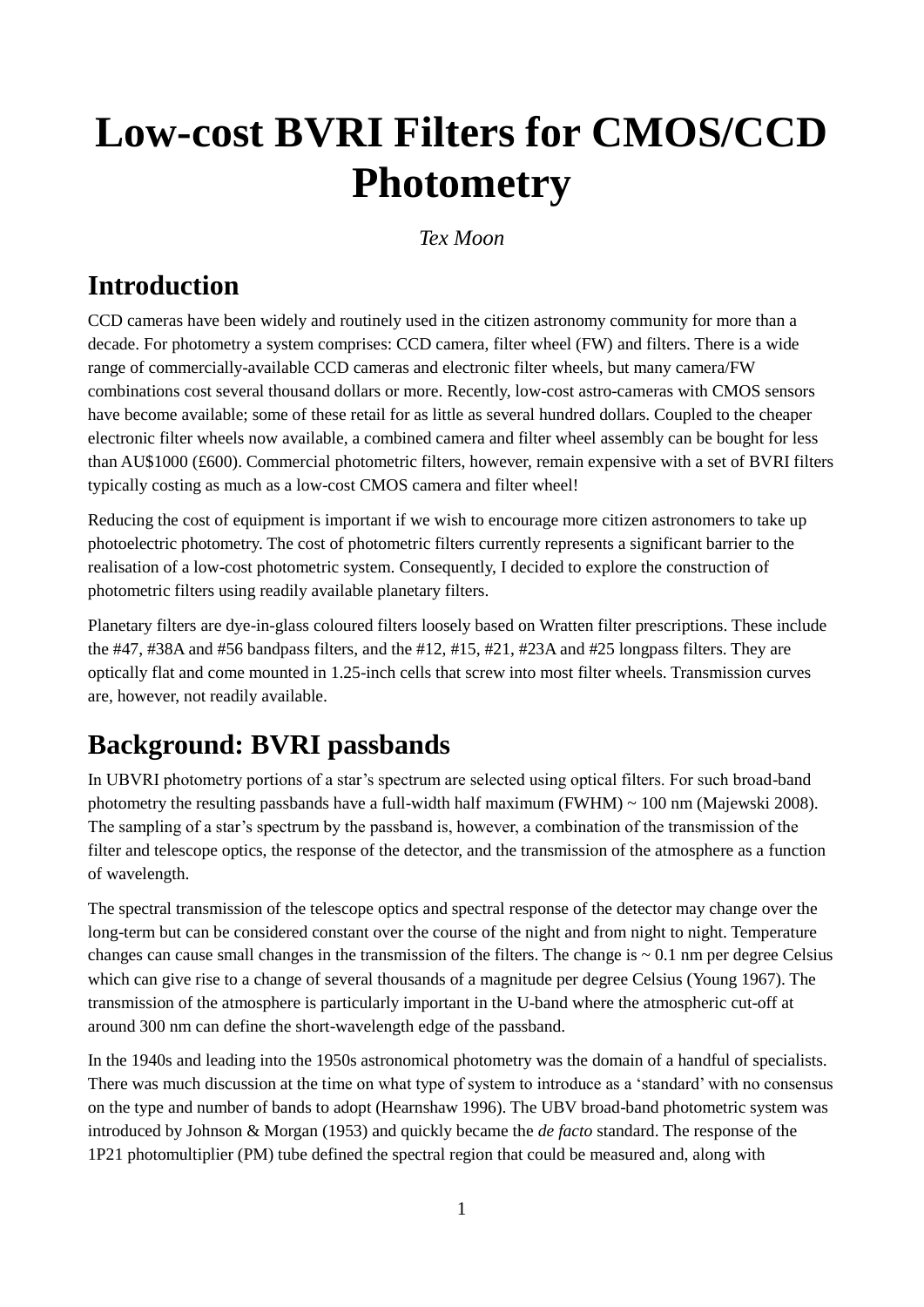considerations of the existing photographic photometry system, determined the choice of filters to realise the defined UBV bands (Hearnshaw 1996; Johnson 1955).

Kron et al. (1953), Johnson (1966), Eggen (1975) and Cousins (1976) all extended the original UBV system to R and I but they used different R and I filters resulting in different passbands (Bessell 1979; Bessell 2005). The UBVRI system in widespread use today came about by combining the Johnson UBV and Cousins VRI systems. Passbands and filter prescriptions for this contemporary UBVRI system are given by Bessell (1990, 2005), Bessell & Murphy (2012) and Munari *et al*. (2002). Standard stars are provided by Menzies et al. (1989), Landolt (2017) and the AAVSO (standard stars in selected open clusters).

Since about 1980 the Johnson RI system has fallen into disuse, the contemporary system being based on Cousins  $R_c$  and  $I_c$  bands. Johnson (1966), Bessell (1979) and Taylor (1986) have all noted that transformation between the two systems is non-linear.

### **Filters used in the standard BVRI system**

Johnson's original filters were made of Corning glass. For the V filter he had a Corning 3384 (yellow) filter ground and polished. This defined the 'blue' edge of his V-band and the drop off in response of his uncooled 1P21 defined the 'red' edge. The filter was thus a bespoke filter, not a commercially-off-the-shelf (COTS) one. The U filter was made from Corning 9863 glass and the B filter from a combination of Corning 5030 and Schott GG13 glasses. Filter prescriptions and passbands for the original UBV system are given by Johnson (1955). Subsequently there were some concerns raised about 'replicating' these bands and Johnson noted that the published response curves may be slightly in error as a result of his having switched to a cooled photomultiplier (PM) tube later on (Johnson 1962).

Because of their availability and quality, photometrists that followed Johnson turned to Schott glasses for their systems. Schott has a range of similar (but not identical) filters to Corning so it was possible to match the blue edge of the V band (e.g. with a Schott GG495) and similarly the blue and red edges of the B band. With questions over the red edge of Johnson's original 1P21, and later PM tubes with extended red responses, a Schott blue-green (BG39 or BG38) passband filter was added to define the red edge of the V filter and cut out any infrared leak in the blue glasses used for the B filter. This approximated rather than replicated the original B and V bands. (A similar situation ensued for the U filter.)

For an instrumental photometric band that is sufficiently matched to a standard band there is a linear transformation of the observer's instrumental measurements to published values of standard stars. Typically, this applies over a wide range of spectral types and luminosity classes but may not apply to very red or chemically unusual stars (e.g. Carbon and S-type stars). Perhaps the process of matching filters and detectors to the spectral response of a photometric band is better viewed as mimicking rather than replicating the standard photometric bands, the aim being to match them sufficiently well for a linear transformation to be used over a wide range of spectral type and luminosity class.

A number of manufacturers make dye-in-glass coloured filters. These include Schott, Hoya and Kopp (Corning prescriptions). Wratten gelatine filters sandwiched between glass covers have also been used by photometrists. Types and transmissions of these filters can be found at:

Schott: [http://www.schott.com/advanced\\_optics/english/syn/advanced\\_optics/products/optical](http://www.schott.com/advanced_optics/english/syn/advanced_optics/products/optical-components/optical-filters/optical-filter-glass/index.html)[components/optical-filters/optical-filter-glass/index.html](http://www.schott.com/advanced_optics/english/syn/advanced_optics/products/optical-components/optical-filters/optical-filter-glass/index.html)

Hoya: [http://www.hoyaoptics.com/color\\_filter/ir\\_transmitting.htm](http://www.hoyaoptics.com/color_filter/ir_transmitting.htm)

Kopp:<http://www.koppglass.com/solutions/colored-filter-glass.php>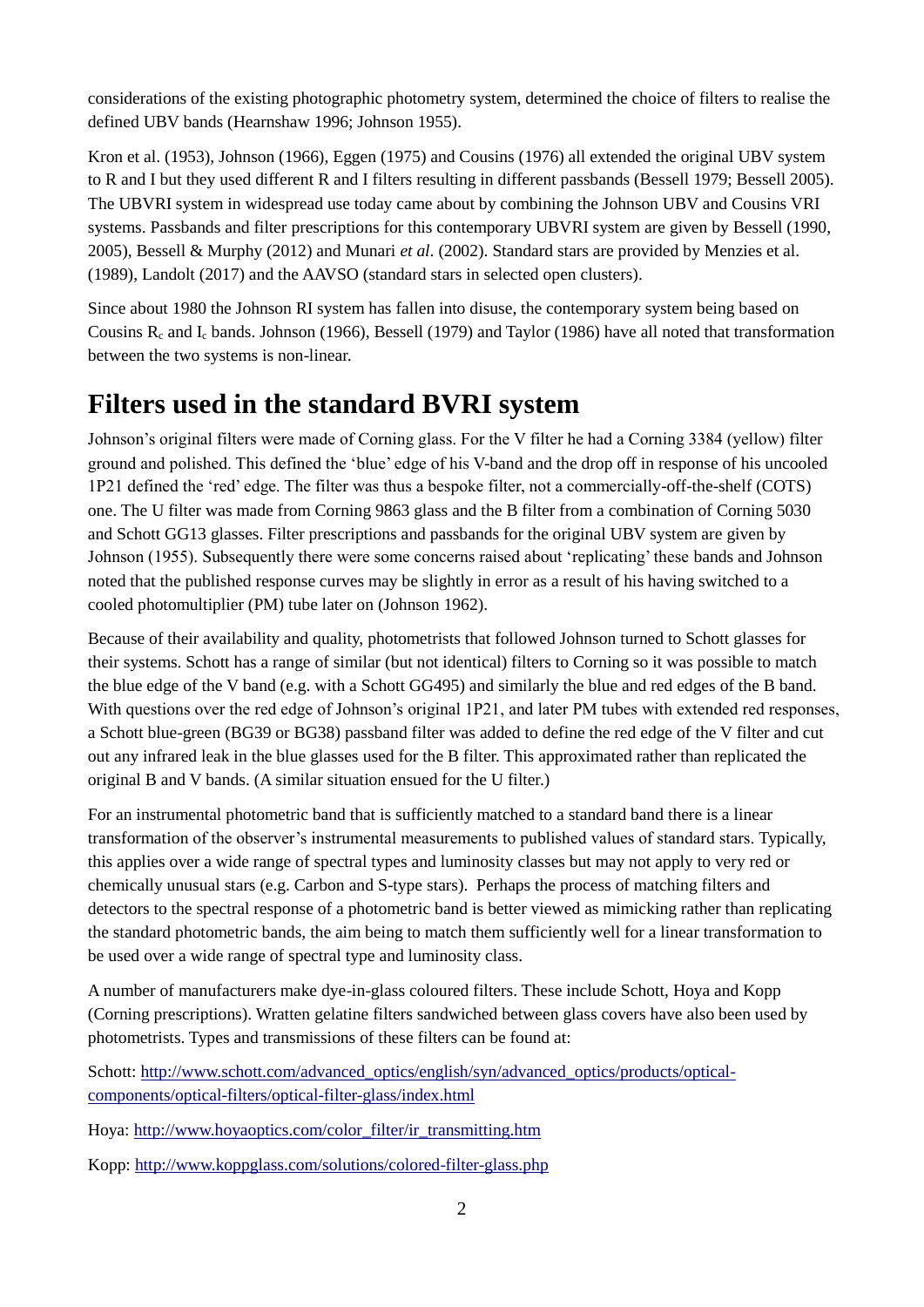# **Standard Stars for BVRI photometry**

Johnson's original primary standard stars (Johnson and Harris 1954) only defined the UBV system from about B8 to K4 for luminosity classes V to III. The 108 secondary standards extended this somewhat. Later, Johnson (1955) published a catalogue of 382 stars encompassing a wider range of spectral types and luminosity classes. He noted that a list of standard stars must include all kinds of stars and it is for this reason that his list contains nearly 400 stars.

While Cousins (1976) carefully and precisely extended the UBV system to the southern hemisphere, there is a paucity of very cool, very hot or chemically peculiar stars in his list of Harvard E and F-region standard stars. Although in excellent accord with Johnson's original UBV system, the issue of possible limitation on types of stars to which a linear transformation can be applied remains for today's photometrists. For example, measured B-V indices for M giants can vary from one observer's system to another by as much as 0.05 magnitudes (Moon, Otero & Kiss 2008). This arises through a slight shift in an instrumental system's 'sampling' of molecular bands over the broad portion of a star's spectrum measured through a broad-band filter. The B-V index is a useful temperature surrogate for earlier type stars but for M giants becomes more of an indicator of their chemistry. (Astronomers thus turn to other bands for determining the temperature of M giants.)

For the contemporary UBVRI system, standard stars are given by Menzies et al. (1989), Landolt (2017) and AAVSO standard clusters (AAVSO 2017).

# **Filters**

### **Published prescriptions**

Many different filter prescriptions have been used since the introduction of the UBV system in 1953. Changes have been driven by availability, cost and introduction of new detectors. In particular, some filter types have been discontinued or become difficult to source necessitating changes to the original filter prescriptions. The extension of PM tubes into the red and infrared, introduction of photodiode detectors, advent of CCD/CMOS sensors have all had an impact on the practical realisation of the standard UBVRI bands.

The original prescriptions for UBV filters were given by Johnson (1955) along with the spectral response and effective wavelengths of the resulting bands. For the RI bands of the contemporary UBVRI system the original filter prescriptions and responses of the bands were given by Cousins (1974; 1976). Summarised details for the UBVRI and other photometric systems have been usefully assembled into the Asiago Database on Photometric Systems, ADPS, (Munari *et al*. 2002). For convenience published filter prescriptions for the UBVRI system are summarised here in Table 1.

Bessell (1990) and Sung & Bessell (2000) have provided filter prescriptions for the contemporary UBVRI system with a view to other photometrists adopting them thus making the UBVRI system more universally consistent and readily realised. The use of photodiodes, advent of CCD/CMOS sensors and discontinuance of some filter types have, however, necessitated changes to such UBVRI filter prescriptions over time.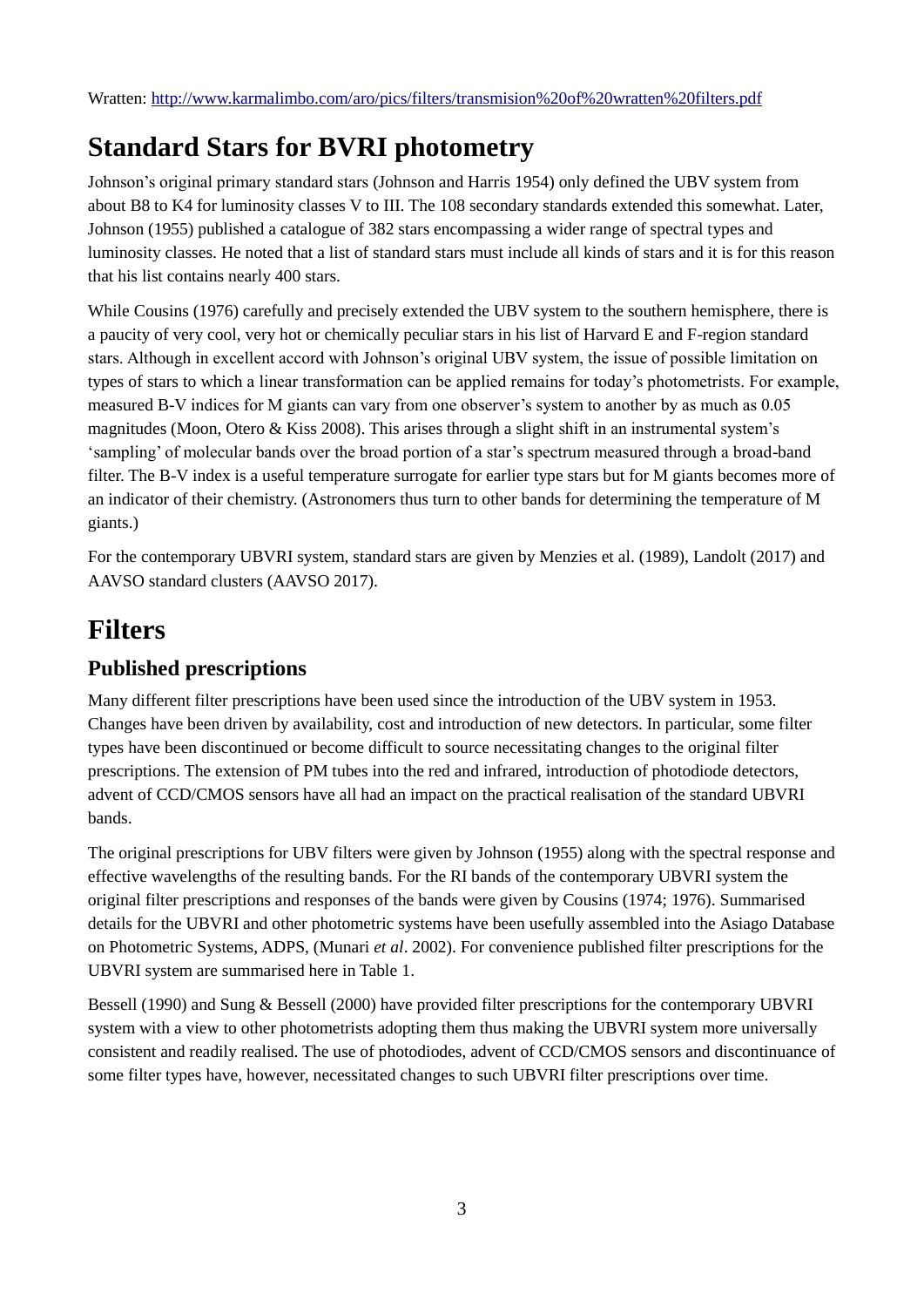| Passband | <b>Detector</b>   | <b>Published filter prescriptions</b>                         | Reference             |
|----------|-------------------|---------------------------------------------------------------|-----------------------|
| U        | S4/S11 PM tubes   | Corning 9863                                                  | Johnson (1955)        |
|          |                   | Schott: UG1 (1mm) + WG320 (2 mm)*                             | Bessell (1990)        |
|          | GaAs/S25 PM tubes | Schott: UG1 (1 mm) + BG39 (1 mm)                              | Bessell (1990)        |
|          | <b>CCDs</b>       | Schott: UG1 (1 mm) + S8612 (2 mm) + WG295 (2 mm) +            | Sung & Bessell (2000) |
| B        | S4/S11 PM tubes   | Corning 5030 + Schott GG13                                    | Johnson (1955)        |
|          |                   | Schott: BG12 (1mm) + GG395 (2 mm)                             | Bessell (1990)        |
|          | GaAs/S25 PM tubes | Schott: BG12 (1mm) + BG18 (2 mm) + GG385 (2 mm)               | Bessell (1990)        |
|          | CCD <sub>s</sub>  | Schott: BG37 (3 mm) +BG39 (1 mm) + GG395 (1 mm)               | Sung & Bessell (2000) |
| V        | S4/S11 PM tubes   | Corning 3384                                                  | Johnson (1955)        |
|          |                   | Schott GG515                                                  | Bessell (1990)        |
|          | GaAs/S25 PM tubes | Schott: GG495 (3 mm) + BG38 (1 mm)                            | Cousins (1976)        |
|          |                   | Schott: GG495 (2 mm) + BG18 (1 mm) [+ BG38 (1 mm)] $\uparrow$ | Bessell (1990)        |
|          | CCD <sub>S</sub>  | Schott: GG495 (2 mm) + BG40 (3 mm)                            | Sung & Bessell (2000) |
| R        | S25 PM tubes      | Grubb & Parsons interference filter or Schott OG570 (2 mm)    | Cousins (1976)        |
|          | GaAs PM tubes     | Schott: OG570 (2 mm) + KG3 (2 mm)                             | Bessell (1990)        |
|          | <b>CCDs</b>       | Schott: OG570 (3 mm) + KG3 (2 mm)                             | Sung & Bessell (2000) |
|          | S20/GaAs          | Wratten 88A or Schott RG9                                     | Cousins (1976)        |
|          |                   | Schott RG9 (3 mm)                                             | Bessell (1990)        |
|          | <b>CCDs</b>       | Schott: RG9 (2 mm) + WG295 (3 mm) +                           | Sung & Bessell (2000) |

*Table 1. Published UBVRI filter prescriptions.*

**Notes**: \* To be used with UV glass PM tubes. † Used as a fill glass. ‡ for GaAs PM tubes. S25 is also called extended S20 or Extended Red Multi-Alkali (ERMA).

It is worth noting that the response of the detectors available at the time Cousins introduced his RI system defined the long wavelength cut-off of the I-band (Cousins 1976). This is a similar situation to the UBV system when originally introduced by Johnson (1955) where he used the response of the S4 cathode of an uncooled 1P21 PM tube to define the red edge of the V-band. In both instances the use of a detector to define the red edge of the bands was to later cause problems when new detectors were introduced.

#### **Commercial Filters**

Currently (i.e. January 2018) UBVRI filters can be bought from the following companies:

- Andover Corporation:<https://www.andovercorp.com/products/astronomy-filters/ubvri/>
- Astrodon: [http://astrodon.com/store/p10/Astrodon\\_Photometrics\\_UVBRI\\_Filters.html](http://astrodon.com/store/p10/Astrodon_Photometrics_UVBRI_Filters.html)
- Baader Planetarium:<http://www.baader-planetarium.com/en/filters/planetary.html>
- Chroma: [https://www.chroma.com/products/single-bandpass-and-single-edge](https://www.chroma.com/products/single-bandpass-and-single-edge-filters/application/astronomy)[filters/application/astronomy](https://www.chroma.com/products/single-bandpass-and-single-edge-filters/application/astronomy)
- Custom Scientific:<http://www.customscientific.com/astronomy.html>
- Optec Inc.: [https://optecinc.com/astronomy/catalog/ifw/ifw\\_wheels.htm](https://optecinc.com/astronomy/catalog/ifw/ifw_wheels.htm)

Response or transmission curves are provided but the filter prescriptions used are not included. Generally, filter transmissions have been tailored so that resulting bands match Bessell's prescription for the UBVRI system, a notable exception being the Optec R and I filters used in their SSP3 photometers (Persha 1999).

Ongoing development of UBVRI filters has been necessitated by the introduction of CCD cameras and the discontinuance of some glasses previously used in construction of the filters (Goldman, Hendon & Schuler 2005; Hendon 2009). In particular, the higher infrared response of CCD (and now CMOS) sensors leads to the original prescription for the I filter producing a 'tail' extending past the I-band's specified cut-off at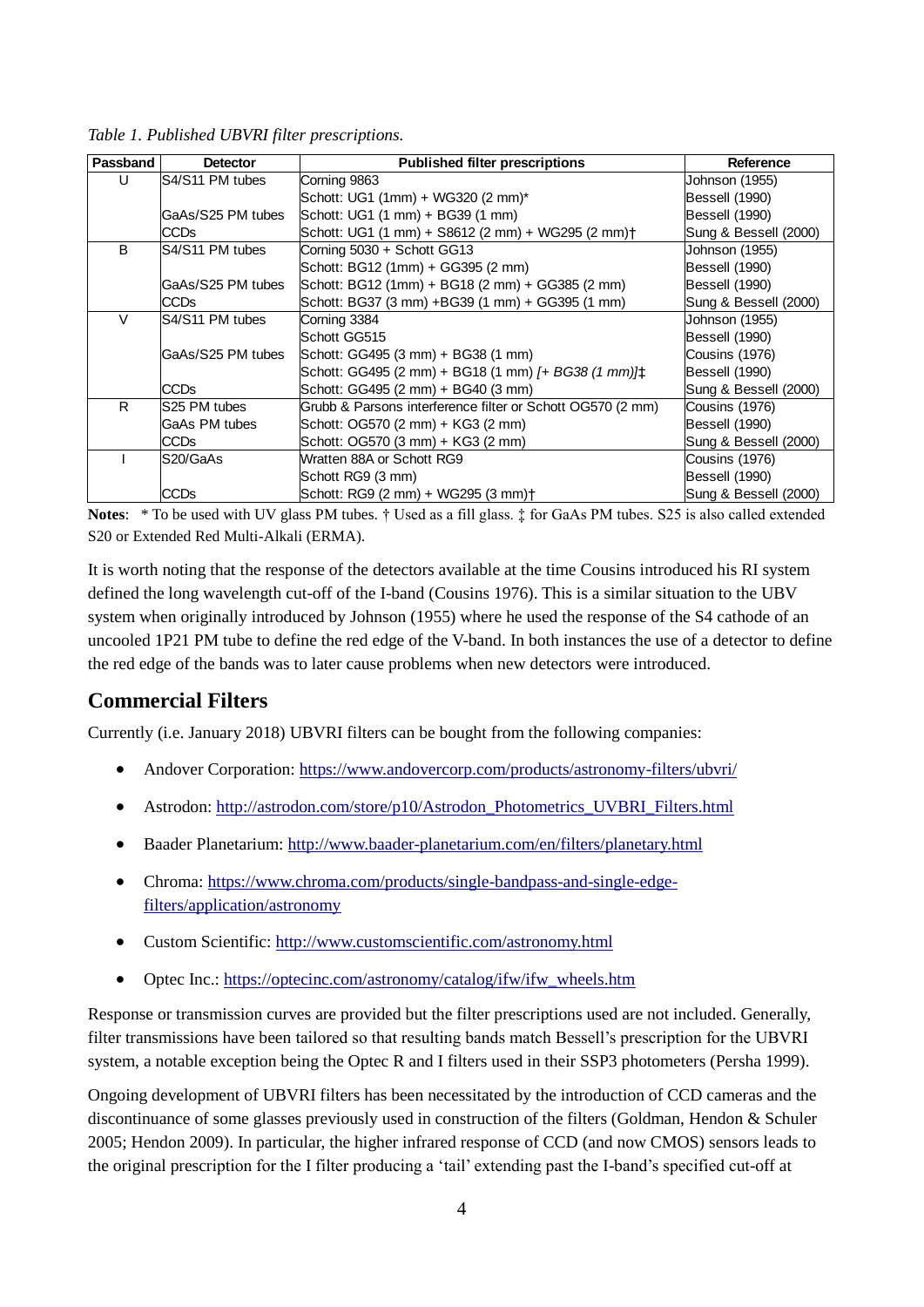920 nm. To better match the original I-band (Cousins 1974, 1976: Munari *et al*. 2002), and Bessell's later version of it, a dielectric coating has been added to the recommended coloured glass filter by Astrodon (Goldman, Hendon & Schuler 2005). This increases the price of the I-filter so two I-bands have emerged:

- An L<sub>i</sub> band matching the published response for the Cousins/Bessell I-band (dielectric coating added).
- An I<sub>s</sub> band using the original coloured glass filter recommended by Bessell (1990).

The addition of a dielectric coating is, however, only important for measurements of the reddest stars (Goldman, Hendon & Schuler 2005). For example, Moon (2013) obtained a linear transformation over a wide range of spectral types using a coloured glass filter only for the I-band and showed that it could also be reliably applied to measurements of red giant branch (RGB) stars.

Dielectric coatings are used by some manufacturers to better match the UBVRI prescriptions. However, Bessell (2005) and Majewski (2008) note that, depending on the f/ratio of the telescope, the bandwidth of an interference filter can change across the field of view introducing systematic differences in the photometry. Any 'tilting' of an interference filter will also introduce changes to its transmission characteristics. Baader (2016) outline some other problems that may occur when using interference filters.

Commercial filter sets are designed to be 'parfocal' (i.e., all the same thickness) and to have a high throughput. Even with parfocal filters some minor refocusing may be needed as a result of temperature changes (Baader 2016). Problems have also been encountered with respect to the chemical stability of Schott BG39 and KG3 glasses. In particular the Schott BG39 can develop a haze on its surface. It has been reported that Hydrogen Peroxide will remove this. Another option is to cover these glasses with a clear window.

### **Low-cost DIY filters**

Astronomical CMOS cameras using sensors like the Sony IMX174 can be used for photometry with an uncooled version retailing for ~AU\$800 (£450). As 5-position electronic filter wheels now cost as little as AU\$260 (£150), BVRI filter selling for ~ \$AU1000 (£600) thus cost as much as the camera and filter wheel. I thus decided to explore a do-it-yourself (DIY) approach to BVRI filters.

Challenges for standardising measurements in the U passband are well documented (Bessell 1990; Moon 2017). This is exacerbated by the typically poor sensitivity of CCD/CMOS sensors in U band. An assessment of return on investment by citizen scientists undertaking photometry with small telescopes, and with limited time and resources, is likely to lead to a decision not to bother making U band measurements. I have thus not explored making a low-cost U filter.

### B filter

In contrast to the U and V bands Johnson's original B-band was a combination of 2 filters. The introduction of PM tubes with responses extending to longer wavelengths required the addition of a Schott BG38 or BG39 filter to mimic the original B-band (by cutting out the B-filter's transmission in the infrared). The prescription for B filters then involved cementing together 3 different types of glasses. Modern B filters such as those supplied by Baader Planetarium instead use an interference film on a 'blue' glass to realise the standard B band.

Noting this, I thus decided to explore using a planetary 'blue' filter with a standard UV/IR cut interference filter. The most promising of the available planetary filters was the dark blue #38A. (Planetary filters are dye-in-glass filters based on Kodak Wratten specifications.) The response of the combination of a planetary #38A with a UV/IR cut filter used with a Sony IMX174 (CMOS) sensor is shown by the solid blue line in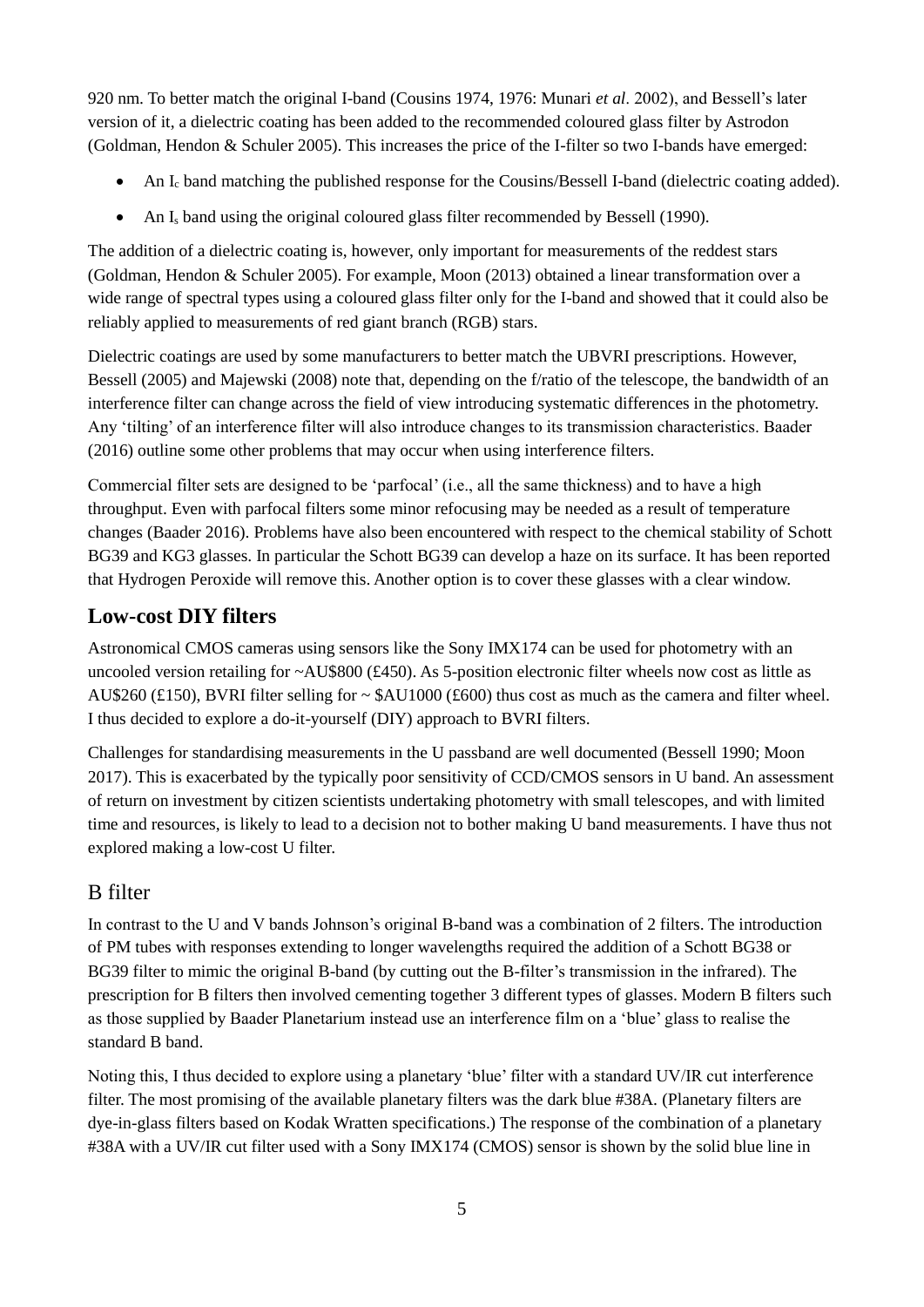Figure 1. Also included is the response of Johnson's original B band as listed in the ADPS (Munari *et al*. 2002), shown as a dashed blue line. For comparison the response of a Baader Johnson B filter is shown as a dash-dot cyan line. Measurements of 24 AAVSO standard stars in NGC 3532 gave a linear transformation (see Figure 2) with a smaller transformation coefficient  $({\sim}$  -0.07) than that measured for the Baader Planetarium B-filter  $({\sim -0.12})$ .



*Figure 1: Response of DIY filters used with a CMOS IMX174 sensor (solid lines). Standard passbands as listed in the ADPS are shown as dashed lines. For comparison the response of a Baader B-filter is shown as a dash-dot cyan line.*



*Figure 2: Difference between published and measured B magnitudes as a function of B-V for 24 AAVSO standard stars in NGC 3532.*

Combining a planetary #38A with a UV/IR cut filter thus provides a satisfactory B filter for less than AU\$50  $(-£30)$ .

#### V filter

To define the blue edge of the V-band I have used a yellow planetary filter (#12) which cost  $\sim$  AU\$20 ( $\sim$ £10). To define the red edge I originally used a Schott BG39. Thor Labs in the US supply BG39 filters which are 25.4 mm in diameter and 2 mm thick. In cementing the 25.4 mm BG39 to the yellow planetary filter it was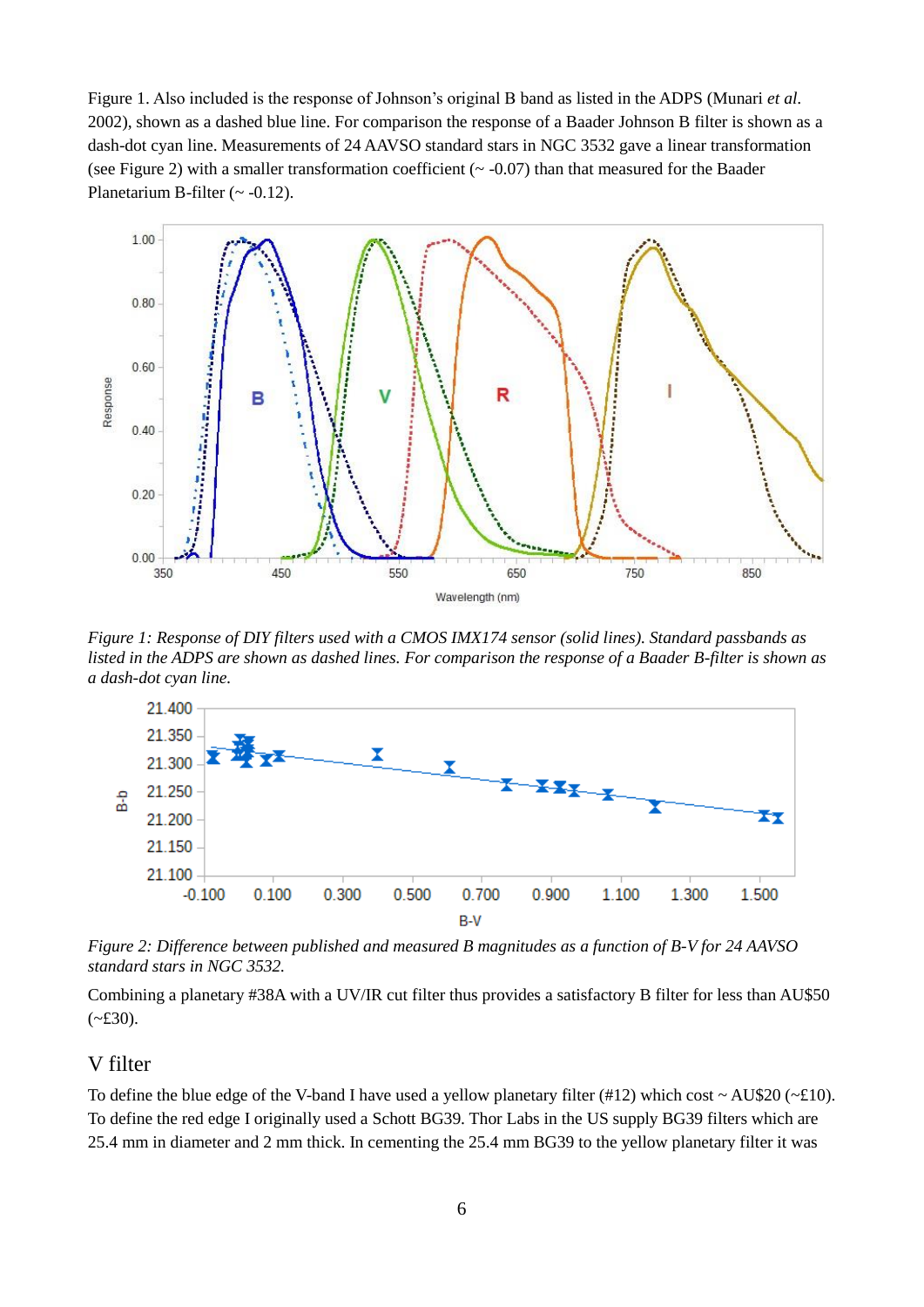necessary to keep the filters concentric. This left a 1.3 mm 'ring' of exposed yellow filter which needed to be covered or blacked out with paint.

Combining a #56 planetary filter with the #12 resulted in the response shown in Figure 1. Also included is the response of Johnson V-band from ADPS (Munari *et al*. 2002). Measurements of 24 AAVSO standard stars in NGC 3532 gave a linear transformation (see Figure 3) with a small transformation coefficient (~ - 0.02).



*Figure 3: Difference between published and measured V magnitudes as a function of B-V for 24 AAVSO standard stars in NGC 3532.*

#### R filter

For R-band a Schott OG570 is specified for the short wavelength cut-on and a Schott KG3 filter for the long wavelength fall-off. Schott OG570 and KG3 glasses that are 25.4 mm in diameter and 2 mm thick can be sourced from Thor Labs. For DIYers prepared to cement the two glasses together and mount the resulting filter in a suitable cell, there can be a significant saving from buying commercial ones.

The light-red planetary filter (#23A) appears to be a similar longpass filter to the Schott OG570 so I decided to explore its use in making an R filter. For the long wavelength cut-off I used a UV/IR cut filter. These can be purchased on eBay or from telescope retailers for about AU\$25 ( $\sim$ £15). The resulting passband is somewhat narrower than the prescribed R-band but has a similar central wavelength (see Figure 1). Measurements of 24 AAVSO standard stars in NGC 3532 gave a linear transformation (see Figure 4) with a small transformation coefficient  $(\sim -0.05)$ .



*Figure 4: Difference between published and measured R magnitudes as a function of V-R for 24 AAVSO standard stars in NGC 3532.*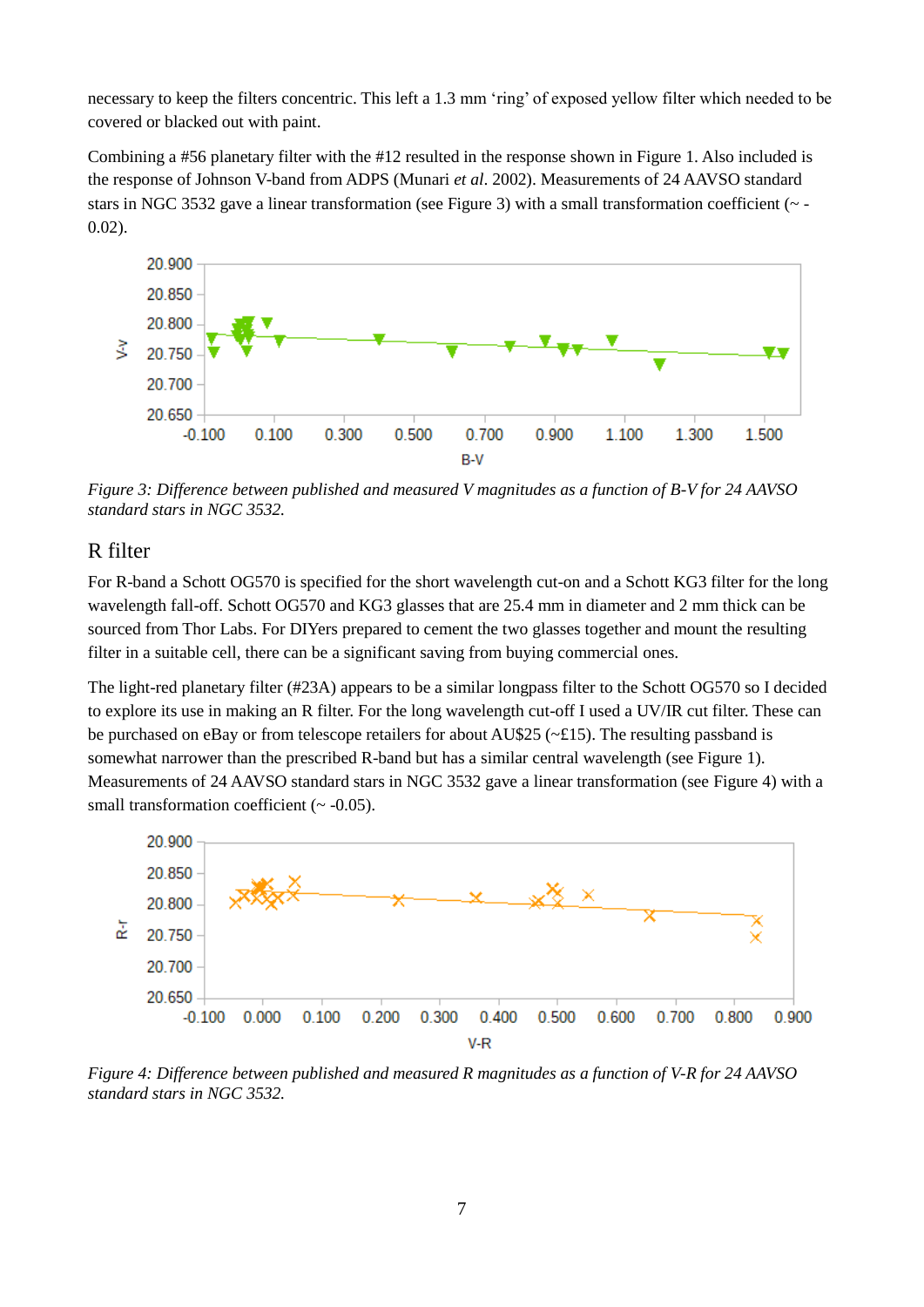#### I filter

For I-band, a Schott RG9 filter is specified (Cousins 1976; Bessell 1990; Sung & Bessell 2000). The RG9 alone is used for the Astrodon I<sub>s</sub> band and is also the coloured glass component of Astodon's I<sub>c</sub> filter. An I<sub>s</sub> filter is thus easy to make with 25.4 mm diameter, 3 mm thick RG9 filters available from suppliers such as Edmund Optics for about AU\$65 (~£35). The 25.4 mm diameter, 2.5 mm thick Hoya RT-830 is a similarly priced equivalent with essentially the same spectral response as the RG9 (Moon 2013). The main challenge is mounting a 25.4 mm glass in a cell made for 28 mm glass. (Some of the cheap planetary filter sets sold on eBay use a standard threaded 32 mm cell but have 25 mm diameter glass rather than 28 mm glass and are thus excellent for mounting the 25 mm Schott or Hoya glasses from suppliers such as Edmund Optics.)

An alternative is to combine an orange or red (#15, #21, #23A or #25) planetary filter with a violet filter (#47). As shown in Figure 5 the violet filter has high transmittance in the infrared as well as the violet. The longpass orange or red filter then blocks the violet transmission; cost of the two filters is  $\sim$  AU\$40 ( $\sim$ £25). For comparison the measured transmittance of a Schott RG9 is also shown.



*Figure 5: Transmittance of DIY I-filter and its individual components. For comparison the transmittance of a Schott RG9 is also shown.*

Figure 1 shows the response of a DIY I-filter when used with a Sony IMX174 sensor and the response of the Cousins I-band as listed in the ADPS. Measurements of 24 AAVSO standard stars in NGC 3532 gave a linear transformation (see Figure 6) with a small transformation coefficient  $($   $\sim$  0.02).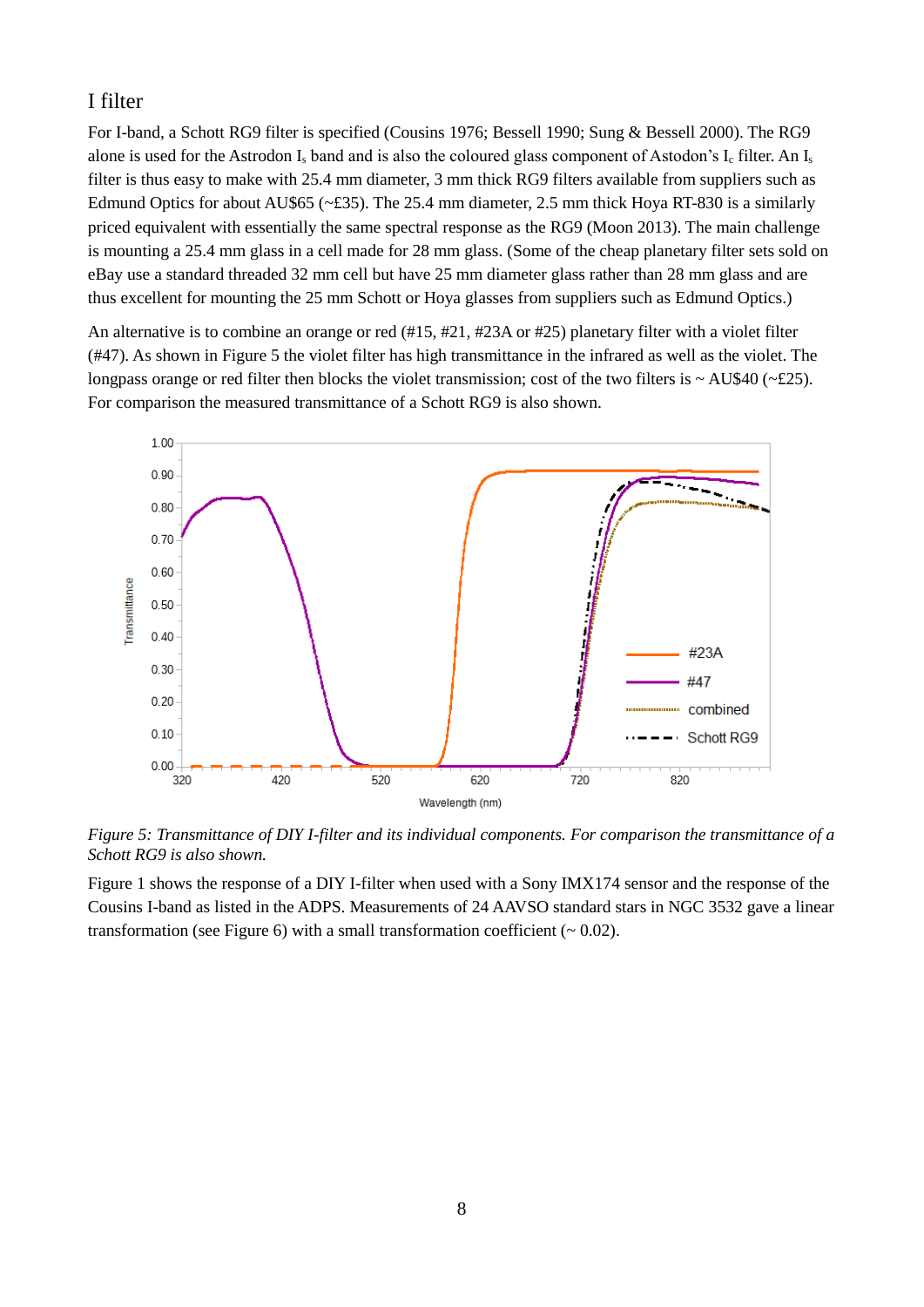

*Figure 6: Difference between published and measured I magnitudes as a function of V-I for 24 AAVSO standard stars in NGC 3532.*

For DIY filters the individual components can be assembled without cementing them provided they are separated by a thin spacer to eliminate interference fringes (Newton's rings). Cementing the components will increase the overall transmission by about 10% for 2-component filters (Miles 1998). Optical adhesives are available from specialist suppliers but cementing components together can be challenging and is best done by an optical technician.

### **Discussion & Summary**

1

Current BVRI filter sets retail for around AU\$1000 (~£550). A low-cost set of BVRI filters can, however, be constructed from readily available planetary and UV/IR cut filters for around AU\$130  $(\text{\textsterling}70)$ .<sup>1</sup> Measurements of AAVSO standard stars in the southern cluster NGC 3532 show that these filters, used with CMOS sensors, give linear transformations from  $-0.1 < V-I < 1.70$  covering a range of spectral types and luminosity classes.

The central wavelengths and FWHM for the DIY filters used with a CMOS sensor are given in Table 2. For comparison the values for the BVRI bands from responses listed in the ADPS are included.

*Table 2. Central wavelengths and FWHM for DIY filters used with CMOS sensor and for the BVRI bands as specified in ADPS.*

| <b>Band</b> | $\lambda_{\rm a}$ (nm) |     | <b>FWHM</b> (nm) |     |
|-------------|------------------------|-----|------------------|-----|
|             | <b>ADPS</b>            | DIY | <b>ADPS</b>      | DIY |
| в           | 438                    | 438 | 98               | 75  |
| v           | 547                    | 535 | 87               | 76  |
| R           | 647                    | 644 | 152              | 98  |
|             | 787                    | 788 | 110              | 123 |

The thicknesses of the DIY filters can vary depending on the brands used. They may thus not be parfocal. My experience is that a minor refocusing when changing filters is not onerous but note this can be an advantage of commercially-available filters over DIY ones.

Filter components can be cemented together using cheap 'super' glue but ensuring there are no bubbles trapped between the components is challenging. The components do not have to be cemented provided a thin spacer is used to eliminate interference fringes (Newton's rings). This results, however, in a throughput loss

<sup>1</sup> Planetary filter sets are a popular accessory for citizen astronomers. The dark blue (#38A), violet (#47) and dark red (#25) are typically not used by many observers so lay idle amongst their accessories. They can now be put to good use!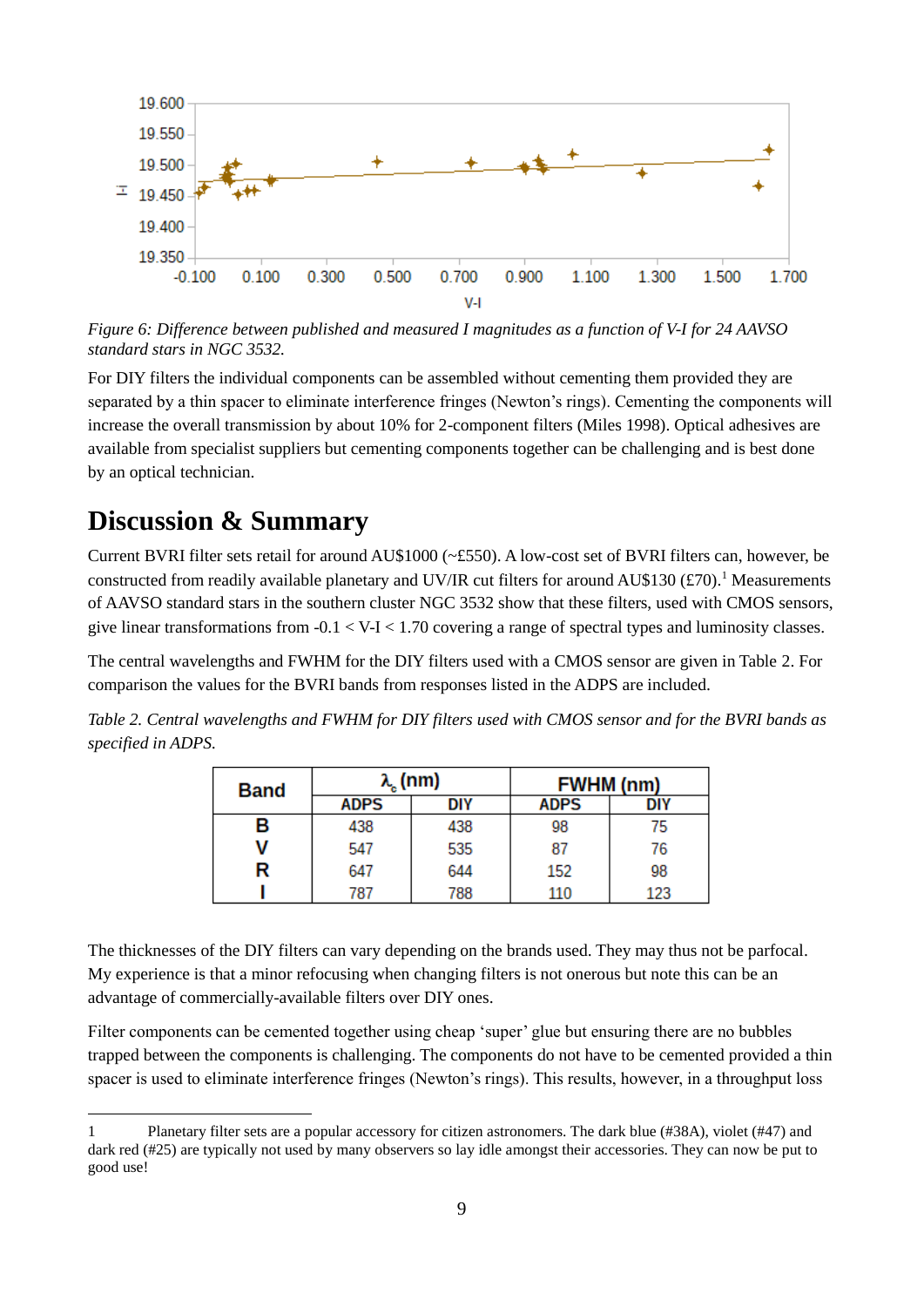of around 10% for a 2-component filter. Again, throughput has not been an issue for me as I've successfully used DIY filters for measuring stars down to  $12<sup>th</sup>$  magnitude with a 150 mm f/5 Newtonian and CMOS camera using exposure times no longer than 60 seconds.

Transmission of planetary filters may vary somewhat from one manufacturer to another. In particular I found the Prostar brand of filters to be a lighter tint than other brands and unsuitable for constructing BVRI photometric DIY filters. GSO filters (often re-branded under the retailer's name) seem to provide cheap, good quality planetary filters that are suitable for making BVRI filters.

Finally, for any filter set, it should be remembered that a linear transformation derived from measuring standard stars strictly only applies to the range of colour indices, spectral types and luminosity classes measured. There is no guarantee that such linear transformation can be applied to stars with unusual spectra or very red stars with many molecular bands in their spectra.

### **References**

AAVSO 2017, Variable Star Plotter (VSP), URL:<https://www.aavso.org/apps/vsp/> [online: 04 Dec. 2017].

Bessell, M.S. 1979, *Publ. Astron. Soc. Pacific*, **91**, 589.

Bessell, M.S. 1990, Publ. Astron. Soc. Pacific, 102, 1181.

Bessell, M.S. 2005, *Annu. Rev. Astron. Astrophys.*, **43**, 293.

Bessell, M.S. & Murphy, S. 2012, *Publ. Astron. Soc. Pacific*, **124**, 140.

Bingham, R.J. & Cousins A.W.J. 1974, *MNASSA*, **33**, 15.

Clements, A. 2006, 'Selection of Optical Adhesives', University of Arizona, Tucson, 14 Dec.,

URL:<http://fp.optics.arizona.edu/optomech/student%20reports/tutorials/ClementsTutorial1.doc> [online: 24 Nov. 2017].

Cousins, A.W.J. 1974, *MNSSA*, **33**, 15.

Cousins, A.W.J. 1976, *Mem. Roy. Astron. Soc.*, **81**, 25.

Eggen, O.J. 1975, *Publ. Astron. Soc. Pacific*, **87**, 107.

Goldman, D.S., Hendon, A. & Schuler, C.A. 2005, *J. Amer. Assoc. Var. Star Obs.*, **34**, 278, URL: <http://www.ulo.ucl.ac.uk/docs/AAVSOPaper2.pdf>

Hearnshaw, J.B. 1996, *The Measurement of Starlight*, Cambridge University Press.

Hendon, A. 2009, Test Summary 100%-Coated Sloan and Johnson-Cousins Filters, URL: <http://astrodon.com/uploads/3/4/9/0/34905502/astrodonphotometrcshendentestsummary.pdf> [online 24 Nov. 2017].

Johnson, H.L. 1955, *Annales d'Astrophysique*, **18**, 292.

Johnson, H.L. 1962, *Astrophys. J.*, **135**, 975.

- Johnson, H.L. 1966, *Annu. Rev. Astron. Astrophys.*, **4**, 193.
- Johnson, H.L. and Harris III, D.L. 1954, *Astrophys. J.*, **120**, 196.
- Johnson, H. L., and Morgan, W. W. 1951, *Astrophys. J.*, **114**, 522.